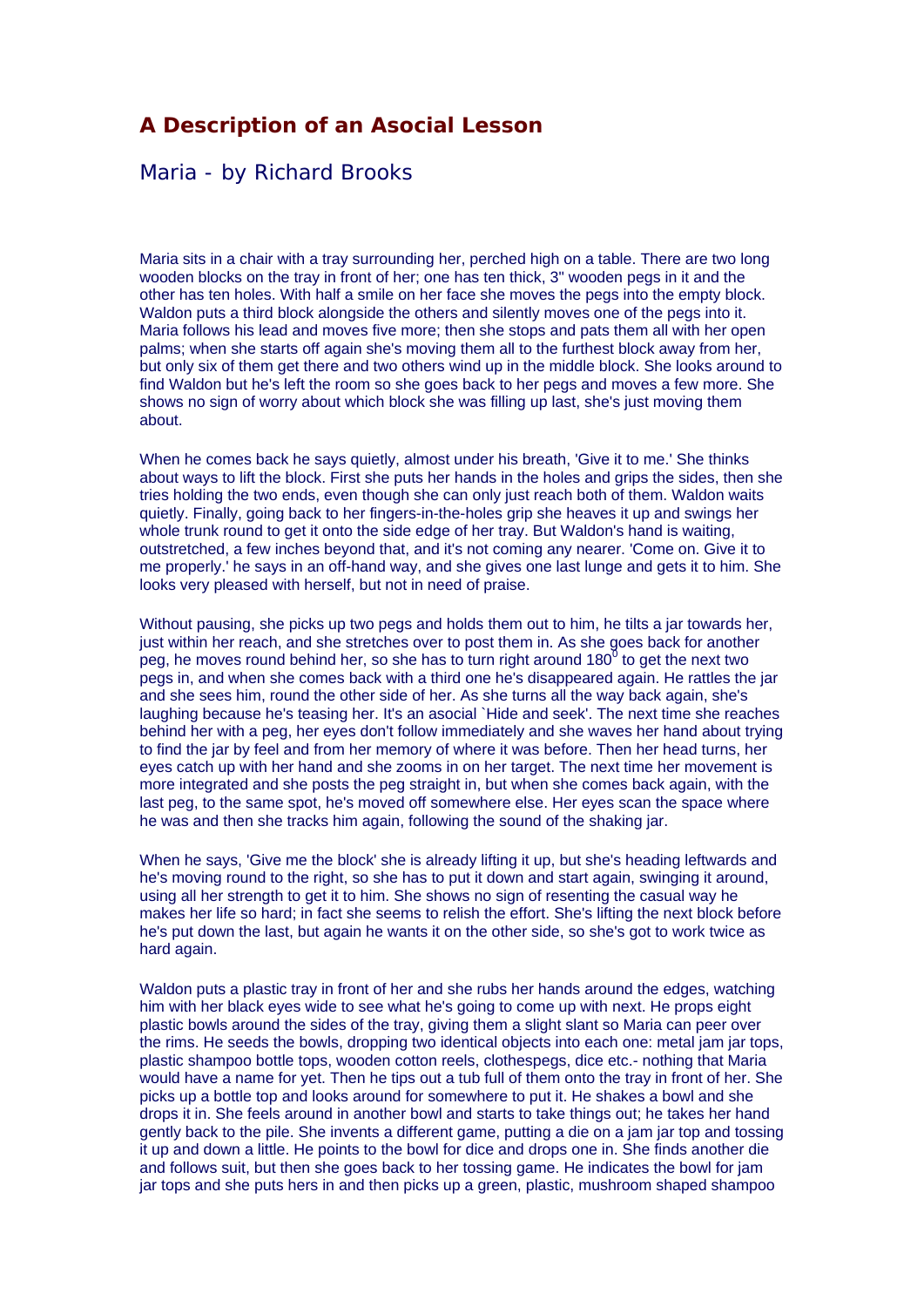bottle top. She looks at some of the bowls to see if she can find a home for it but, failing, she starts idly turning it around in her hand. Waldon does some separating himself, moving a few objects from the pile into the bowls. Maria's eyes flit between watching him and examining her green mushroom.

She's uncertain but not anxious. She's not aware of any demand on her that she can't understand; she's just making observations. She's noticing fragments of patterns and sequences, similarities and differences, but nothing is standing out clearly enough for her to become as decisively active as she was with the pegs. Waldon has made various pointing, rattling, guiding moves to draw her attention to the patterns he wants her to see without making her feel there is any pressure on her. His moves look very casual, as if he was hardly paying attention to her; like a parent preparing a meal on the kitchen table beside a child playing. In fact he's concentrating intently on every change in the quality of her uncertainty and his interventions are timed and judged to chime in with her observations.

She is very vulnerable at this moment. She has separated a few items and shown a signs of recognising the pattern but she herself is not aware of this at all. She doesn't feel that some of the things she's done are 'right' and some are 'wrong'. She may be feeling as if she can see an organising principle `through a glass darkly', but if her attention is now focussed on the changing state of her understanding she is liable to become anxious. Any external reward for her 'successes' - a smile, a 'good girl', or a 'well done' - would inevitably tend to generate some anxiety even if it gave her an initial feeling of reassurance and pleasure because she'd pleased an adult. Since she could not, herself, understand what made the move good, and since she might not even know which of her moves had pleased the adult, she would have to try and judge the next move blindly. She could use her own judgement as she was doing before she earned the praise, but she would now be faced with a new, and completely different problem: not `What pattern can I see in these objects and Waldon's movements?' but `What is it that I have to do to be praised?' and `How does my teacher feel when I guess wrong?' The atmosphere from which the first question arises is one that tells her that everything she does is right; she is not made aware that there's anything she doesn't understand. The social dimension, on the other hand, gives rise to a question she cannot possibly answer until she has a competent understanding of separating. It is bound to focus her attention on the adult, not the movements she's making, because that's where she's going to have to look to get information about how to please adults. The greatest drawback is that it is likely to create a need, in the child, to resolve uncertainty as soon as possible and this will damage her ability to learn. The capacity to tolerate and even enjoy a little uncertainty while exploring different possibilities is a gait that children are born with; some people preserve it throughout their lives and they are often brave and divergent thinkers. Most of us, however, learn to feel anxiety when we sense we're on the outer edges of our understanding. When we become aware of yawning gaps we beat a hasty retreat into habitual or received ways of thinking or rely on the comfort that someone else must have the answer.

The normal process of spontaneous learning takes a child from doing, to noticing, and finally to understanding, and new concepts do not become coherent in the child's awareness until alter she's practised the activities that give rise to them. Maria needs to separate objects before she can notice that she or anyone else is doing so. Only when she's been observing the process for some time will she begin to be able to understand it.

Two enormous hands come down very gently around her wrists and she finds her own hands separating the objects one by one into the bowls. Her eyes follow her fingers. Waldon stands behind her, towering over her: together they pick up a wooden clothespeg and take it slowly over seven bowls, as if rejecting them one by one, and then they drop it into the one that already has three clothespegs in it. No one can tell how much of this Maria takes in. She observes, and her observations fit into patterns, but they are those of her own experience, not necessarily the ones Waldon is seeing. Soon he gives her another go on her own. She puts a couple of objects in one bowl and takes another one out. She can't find a place for a cotton reel, turns it over and babbles to it until he taps a bowl of them and draws her attention that way. When he decides they've done enough separating for the time being and picks up three bowls, she quickly gets ready to pass him the others, and the tray, before he's even turned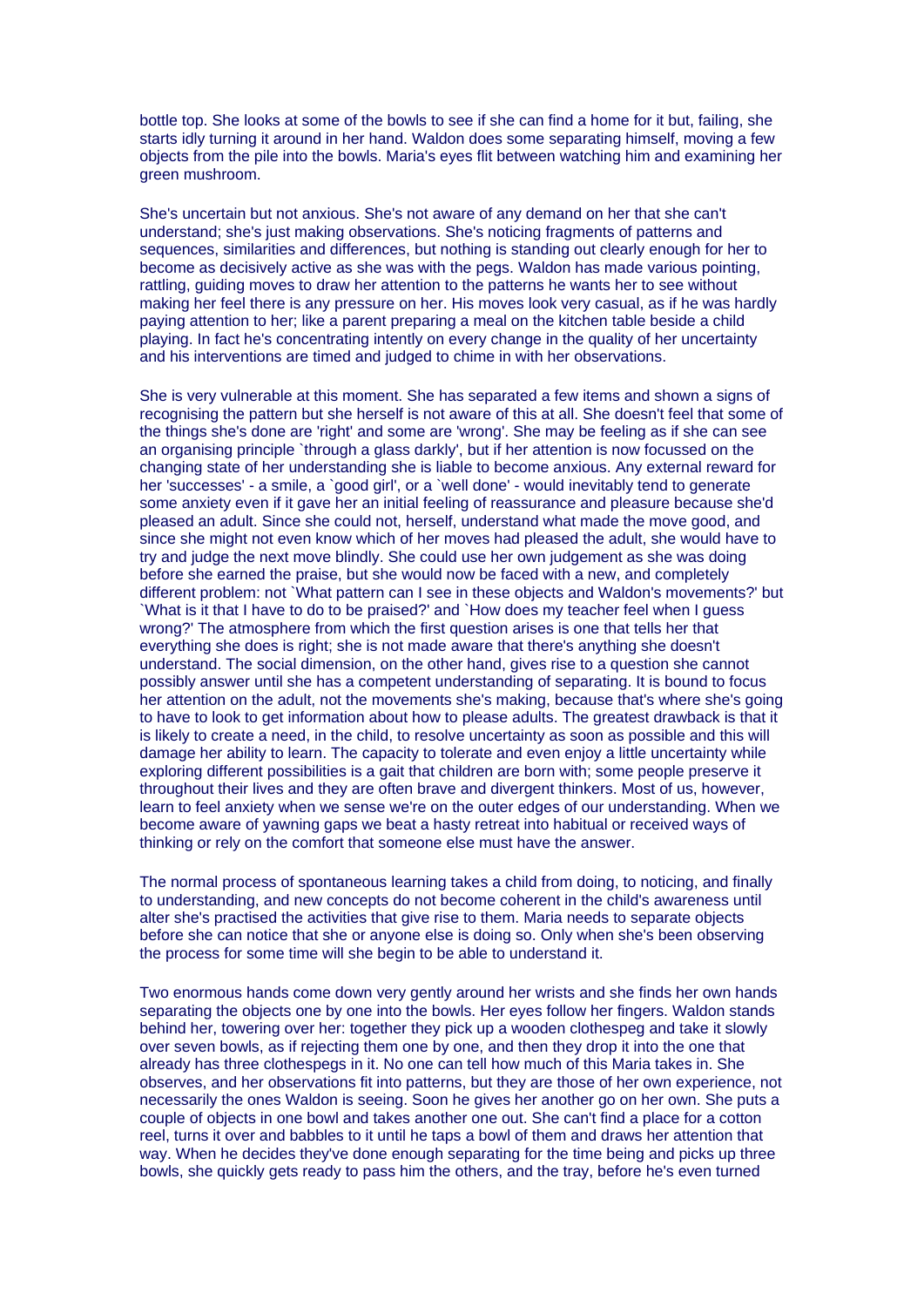round. Her enthusiasm suggests that some confidence is returning now that she can see the familiar 'Give me' game coming back.

Waldon spreads out twelve pairs of objects on the tray. He holds out a wooden brick to Maria, inviting her to find its twin and hand it to him, but instead she picks up two red lids and bangs them together. He takes them from her and spreads them widely on the tray so they're not directly in front of her, then she finds the match for his piece and gives it to him. He puts them back and shows her a white plastic clothespeg; she picks up something else and taps it on the tray, then notices the other clothespeg and gives it to him. He holds out a Duplo brick but she's become interested in the top of a Fairy Liquid bottle and she's twiddling it round and round. He scratches his brick with his thumb, and the sound prompts her to give him something, but it's a blue plastic cylinder not the white brick. He lets it fall from his open hand and touches the brick he wants; she gives it to him.

Different observers would describe this sequence in different ways. Undoubtedly some would say, 'She can do it, but she doesn't want to.' or, 'She can't be bothered / She's playing him up / She's seeing what she can get away with'. Some might say, 'She doesn't understand what he wants her to do.' Waldon's interpretation would always be based on the assumption that the child is expressing her current understanding. One of the reasons for this is to avoid the negative cycles that can result from putting any other construction on the evidence. If someone is not happening to see the pattern you want them to pick up, then the answer is to help them to see it. If they 'can't be bothered' you are liable to feel crossed if not punitive.

Waldon is making non verbal requests, but Maria only meets them occasionally. He interprets this as a lack of competence on her part, not a lack of compliance. To be able to play this pairing game a child must be able to check one object (in the adult's hand) and search around for its matching pair, pick it up and hand it over. It looks very simple, and most two and a half year olds can understand it quite easily but younger children have problems. One of the most typical is the one Maria is having. She has no difficulty picking things up but she cannot resist picking up the first object her eyes light upon. She can't actively reject the ones she doesn't want and so she can't adequately scan the evidence. Around nine months a child begins to be able to make choices between actions whereas, before that time she will tend to reach out and grab the first object that catches her interest - usually because the space it's in is most familiar to her. The ability to scan space and withhold reaching while searching for a particular object, develops gradually during the second year. One of the purposes of Waldon's Pairing game is to increase this ability so that Maria will later develop a well-founded capacity to match; that is, in Waldon's terms, to scan a wide range of evidence in the search for an object which is *least different* from a chosen model. In matching, the important moments of learning are not those when the student finds the match, but each time she rejects an object because it's `too different' from the model she's keeping in mind. These rejecting moments are acts of discrimination, and the more carefully, actively and frequently they happen, the more she will learn, even if she never finds a match that she's happy with. *The learning is in the searching*  it is this ability to scan, discriminate and reject that Waldon is trying to help Maria develop.

She can't manage it yet, so he changes the balance of tolerance and constraint and gives her more help. He stands behind her, and while his left hand holds out the model object, his right takes her hand to find and pick up the match for it. Then he puts the pair to one side. Maria watches her hand doing it and the pattern begins to become clearer to her. When there are only three pairs left he lets go of her hand and leaves her to try alone. Two she finds, but the third is a small plastic man whose qualities interrupt the action. She holds him up and gazes at him. Waldon waits motionless with his hand outstretched while she babbles to the little man, walks him up and down the tray, drops him in her lap and searches for him. Waldon gives the relationship 40 seconds and then simply takes the man.

The next stage is to make the signals even clearer for her. He puts out 4 pairs of objects that are different in size, shape and colour and now, when he holds out a model, because there are fewer to reject, Maria can find the match. Each time she gives it to him he puts the pair back down with the others, so there are always 4 pairs and there's never a sense that they're moving towards the end of a task. They are simply playing a game for its own sake.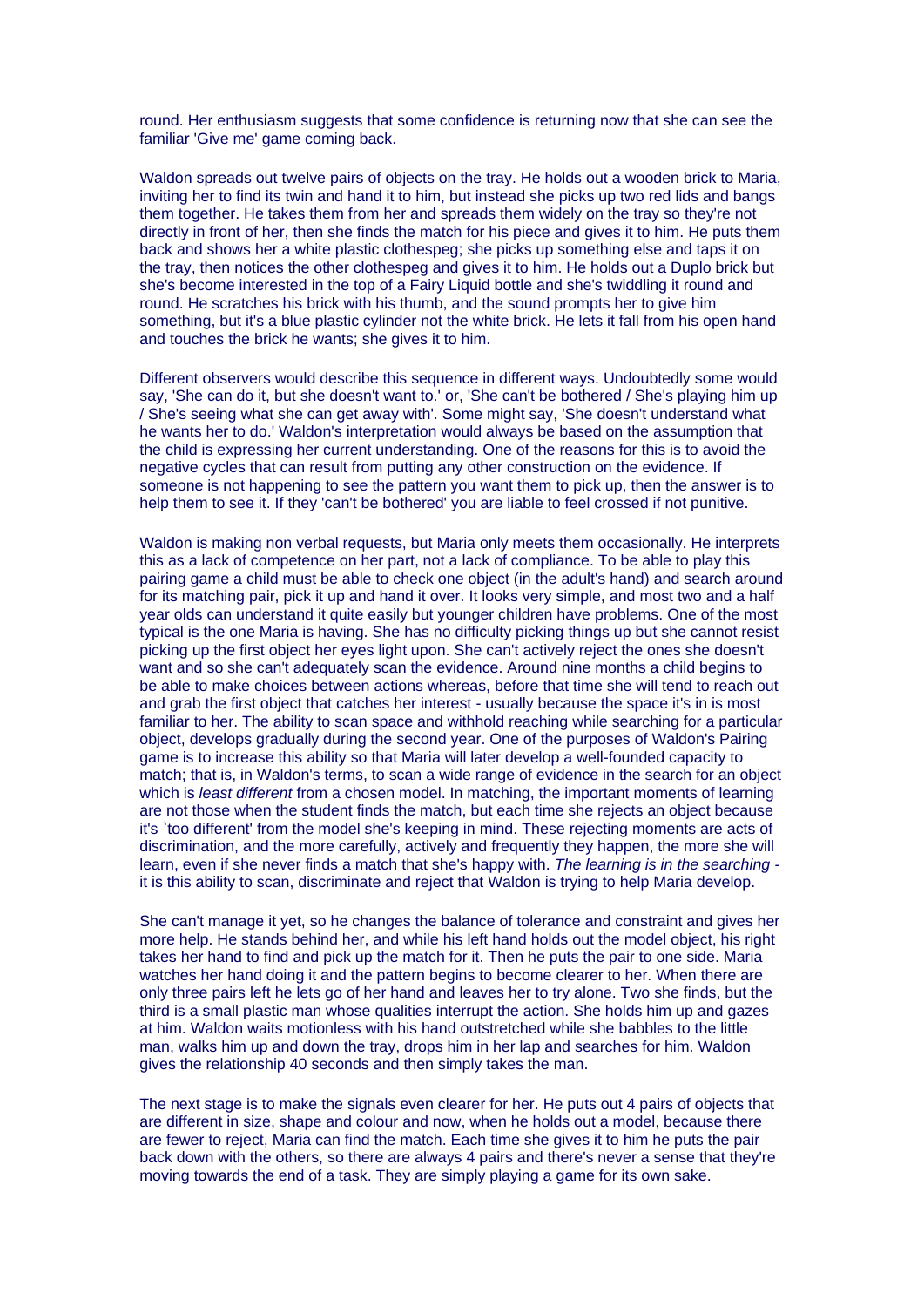Whenever she hesitates or moves to pick up the 'wrong' one he holds her hand until her eyes settle on the 'right' one, then he lets go, certain her hand will follow her eye. Their pace together becomes quite brisk; not so fast that she can't follow, but quick enough so that her attention is sharply focussed on the evidence he wants her to see. He gradually increases the number of pairs and she scans backwards and forwards, all around the tray, again and again. `There!, There!' she says as she plonks each object into his hand. He says nothing but there's no movement of hers that he misses and every one is a significant indicator of her understanding.

He tips seven cubes onto the tray and Maria piles three of them into a tower. He makes a chain of three, by taking one in each hand and clapping them against the sides of a third several times, repeating the movement and the sharp sound. She looks and immediately copies what she's noticed; she makes the same clapping movement with just two bricks and then piles a third on top. He adds another to his chain and then gestures as if he's going to add a fifth. She picks one up and he waits to see what she'll do, but she lets it drop. He shows her the pattern more clearly. Taking her hands he makes another cube chain, parallel to the first, but closer to her. They push one chain, like a train, right across the tray and then methodically and deliberately they do the same with the other. They take a cube from the end of one line and place it on top so the model has a vertical and a horizontal direction. Then they do the same to the other model. They push the chains back across the tray and take the top cubes off again, moving them back to the ends. At first Maria wriggles and squirms as if disagreeing with the balance of tolerance and constraint that her partner has decided on, but he shows no sign of noticing, and as they go on moving the cubes about she forgets what it was she wanted to do and regains her interest in the activity. He uses her hands alternately, and as her right moves a cube on the right hand model, her left echoes the action on the lefthand mirror image. They build vertically, then horizontally, then vertically again.

It is, again, impossible for me to say how much my observations have in common with Maria's. As her eyes follow her hands, what does she make of the pairing of the models or the contrasting effect of adding cubes to their lengths and heights? Will her half-passive experience of building leave lingering traces that will influence her play when she's alone on the sitting room floor at home? Will it have created potential variations to help her learning branch out and broaden rather than narrowing it down into particular limited skills?

He lets go of her hands and she piles freely on her own, making towers. He puts a box on the table and she puts the cubes in one by one. Gently, he holds each of her arms back, in turn, so that she has to switch her attention to the other side; he causes her to use the two sides of her body alternately.

One by one he puts out six square-ended pillars. Maria immediately piles two, and the top one topples forward and falls to the floor. Neither of them bothers to notice the loss. She bangs two pillars together. He stands two up side-by-side. She takes them down and starts to pile. He lays two pillars flat and puts another one across them and she piles two more on his stack. While he's picking up the fallen pillar, she's pulling the bottom one out of the pile; it disintegrates. With her hands, he puts two pillars upright and lays a third across as a bridge. Then they make a copy on the other side of the tray. Then a T-shape and two pillars laid flat with a crossbar and a copy of that. Each structure takes a few seconds and is built as its predecessor is dismantled. He moves her hands alternately, banging each block firmly into position. Left alone again she piles with parallels and crosspieces. Her hands work simultaneously and seem to be trying to create two models side by side like the ones they made together. There is an echo of their work in her movements, though not in her results.

He tips out a mixture of wooden cubes, triangles and cylinders onto the tray. She picks up the biggest cube and bangs it. He makes a three brick model with a triangle on top and she picks up a triangle and copies him, balancing it on a pillar. She takes another and puts it on a cube. A third she turns around in her hand.

While she's playing Waldon walks across the room in front of her and at first she doesn't notice. She picks up two pillars and sees he's now moved away from her. Her expression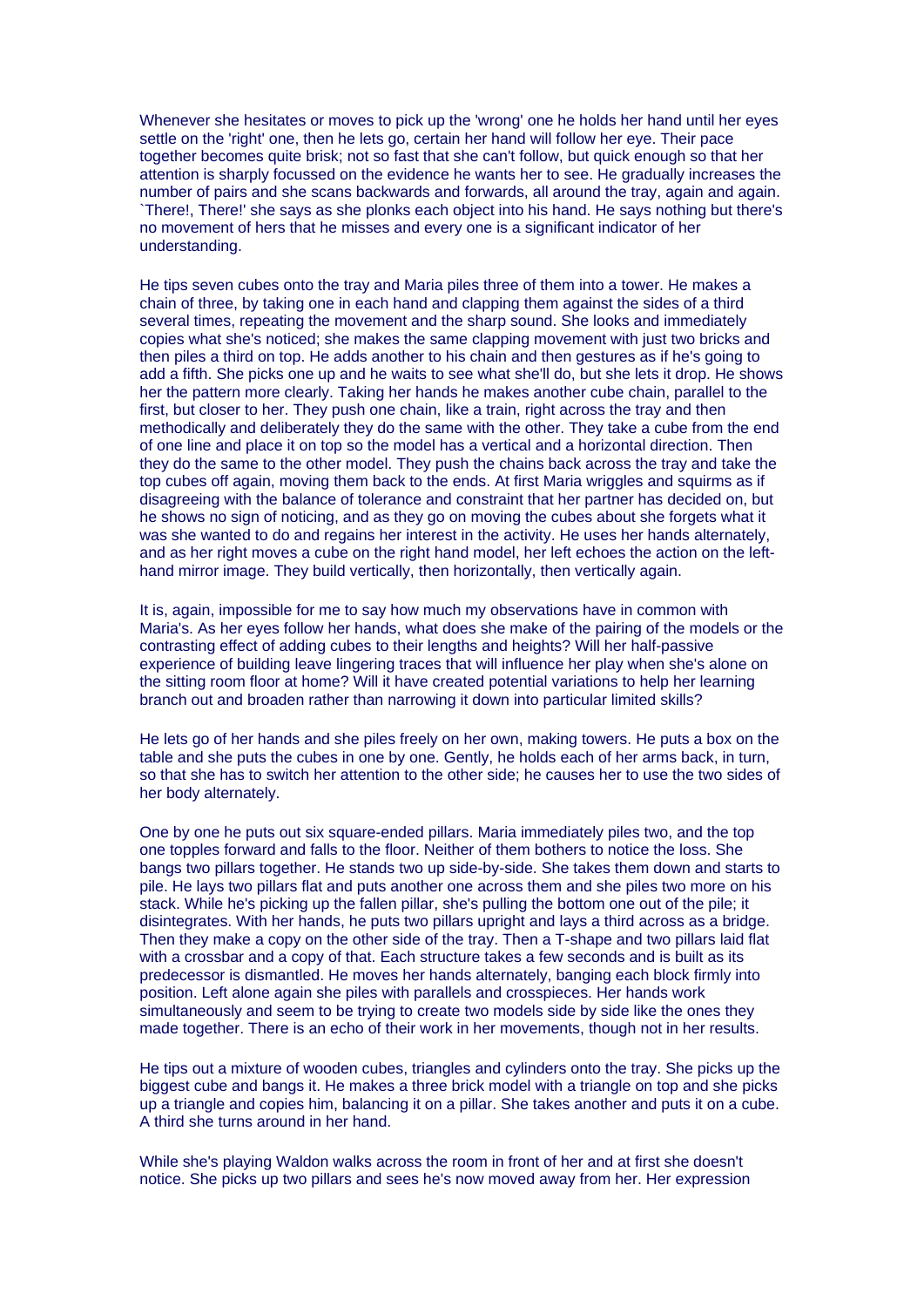changes, her eyes follow him, and, as he returns, she smiles and lifts the two pillars up close to her eyes; she brings the two ends together to touch and then separates them, brings them together and separates them. Three times she does it, hiding her eyes behind them, and then she pats them against her cheeks so that they frame a warm and slightly embarrassed grin. I felt it was a brief drama in which she'd moved the pillars apart and together again to recreate the way she'd felt when Waldon walked away and returned. She played out their parting and coming together again using the pillars for symbols.

His hands join hers as she pats her cheek and he turns her movement, unbroken, into a smooth placing of the pillars upright, side by side. On top they put a triangle and then they stand up two more bricks and crown them with triangles too. Finally, he helps her put them one by one in the bucket.

There's a narrow, glass herb jar on the tray beside her and she picks it up and shakes it. Inside, there's a wooden cylinder and she tries to get it out by turning the jar over and banging it. Then she half twists the lid backwards and forwards until it falls off, almost accidentally. She tries to fish the peg out with her fingers and has no success, but it does fall out when she tilts the jar, by mistake, while she's looking for the lid.

Meanwhile, Waldon has put out the wooden block with its ten holes, and some more jars. He takes her hands and helps her to put the peg back in the jar; then he holds her right hand ready while her left pours the peg slowly into her waiting palm. Together they put it into the block and pick up the lid. He turns her hands, and with them her wrists and forearms, so that the lid goes on with a smooth twist, which needs much more effort than the fiddling movement she was experimenting with on her own. This is not to show her a more effective way of putting lids on jars, but to help her practise a movement she may not otherwise master. This movement, pronating one hand while supinating the other, is important for her general understanding because there are many activities she may need it for (e.g. twisting and untwisting rope, wool, cloth etc., wringing water from fabric, undoing nuts and bolts and, with one hand, turning doorknobs, taps, keys, screwdrivers etc.). It also ensures that she uses both her arms together in a large, coordinated movement that involves muscle groups all the way up to her shoulders instead of using only the muscles of her fingers, and so it leads to her expending more effort and experiencing a radical change in her posture.

He is not, therefore, showing her the 'right' way to play this particular game; he is playing the game to give her some experience of movement patterns that will increase her chances of learning more, in the future, from her own daily experience. All Waldon's games are chosen with this kind of principle in mind. It's not a question of finding something to occupy or amuse Maria or of teaching her a useful skill, but of finding activities which will give rise to movement patterns and understanding that will maximise her learning potential. The means and the end are inextricably linked, because what she learns depends entirely on the route she takes to learn it.

One by one they take the jars from her left, transfer them to her right hand, twist off the lids, put them down, tip out the pegs, put them in the block, pick up the lids, screw them back on and place the jars over on her right. She struggles to do it herself, and he lets go of her hands for some of the actions and holds them for others. She is bubbling with the urge to be active, but he balances her freedom to move with the need to shape her movements. At times he only has to lift her elbow to cause her to twist her wrist around. Without his help she wouldn't yet be able to keep the activity going continuously, so he takes her hands to each next move, to keep the sequence and the rhythm flowing. He's like a man at the helm of a yacht, giving the tiller a touch to one side and then the other to make sure his craft doesn't lose momentum or direction. When there are ten empty jars on her right, and ten filled holes in front of her, they turn onto the opposite tack and reverse the process, putting the pegs back into the jars and moving them to the left. This time he holds her hands more firmly, so there is less variation and more clarity in the pattern.

Her next toy is a formboard with a circle, a right-angle triangle, a square and a rectangle. She tries the triangle first, but it won't fit, so reaches for the jars that are still on her tray, as if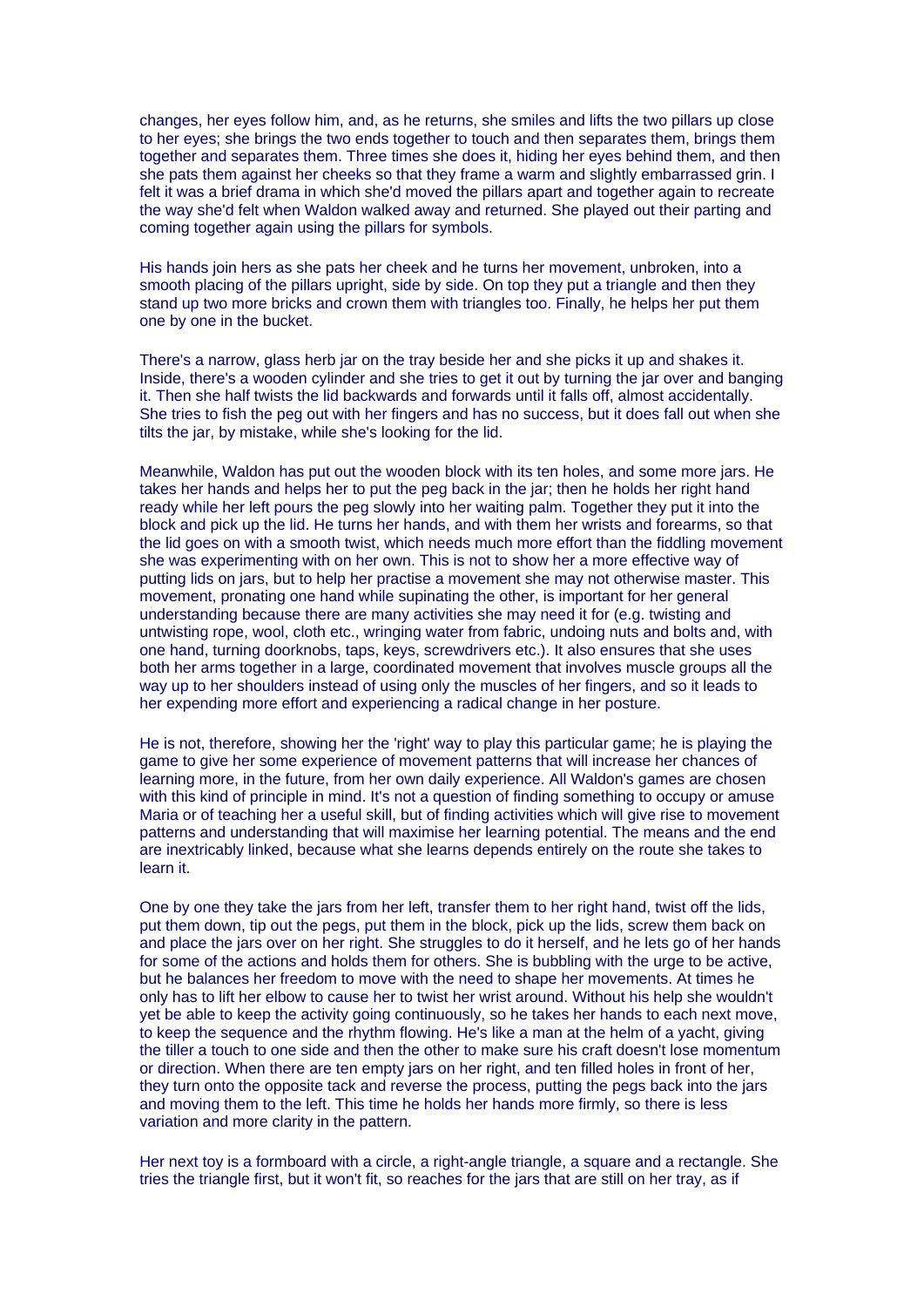thinking she might return to the last, familiar game now that she's come upon an obstacle she can't immediately see her way around. But Waldon is putting the jars away, and he takes the last few at that moment, so she goes back to the triangle and has another go. She plonks it onto the triangular space a couple of times and tries rubbing it about; then she lays her cheek close to the tray so she can look at the problem from the level of the board, to see if that helps, but when it doesn't she gives up and reaches out for the square. She takes it straight to the right hole slips it in easily and then goes back to try the triangle again. Still it won't fit, so she picks up the circle and then the rectangle and they give her no trouble. Once more she tries the triangle. She uses one hand and then the other, but she's not using them together and so she doesn't change the orientation of the piece. Waldon stands behind her and watches for a few seconds, then he takes her right hand to give the triangle the turn it needs, and her left hand taps it into place. It's unlikely that she's even noticed his help, and he could not have given it in a way that drew less attention to his role.

He replaces the formboard with a six animal inset puzzle and she starts away at it while he's noisily pouring all the objects they separated earlier back into the jar. She has trouble finding a home for a cow and, after several attempts, she begins to watch him instead. He keeps emptying the bowls and then, looking up, he meets her gaze; unsmiling, he points a stern finger at her nose and then at the puzzle; with a broad grin she returns to her cow, but soon looks back to him, smiling, and trying to catch his eye. When he finishes pouring, she's peering over the edge of her tray looking for something she's heard him drop. He tips the jar in front of her so she can see inside and says, 'Nosey Parker'. As he walks away behind her, she goes back to her puzzle. This time, undistracted, she has more success, but the distraction was deliberate. She needs, gradually, to develop a concentration that resists diversionary noise.. They move on to another activity before she's finished inserting her animals.

He stands an upright board with ten hooks on it, beyond her reach in front of the tray. On her right there's a post with ten plastic rings on it. He holds a thin stick, longer than her arm, in her right hand and takes her left across her body to the other side to pick up a ring. With her arm stretched right out, they thread the ring onto the stick and it slides down to her hand. Then they aim the stick and lift its end so that the ring slides down away from her onto a hook on the board. They go back for another ring. He carries out the movement using her hands, but her attention follows them into all the areas of space they visit. When all the rings are hanging on hooks he helps her take the first few off again. He hooks them with the stick and tilts it so they slide down again to her right hand. Then he takes her left hand and whisks the ring all the way up and off the stick in one sudden sweep that stretches her arm out sharply. He lets her take the next one off on her own and her arm sweeps out again, with vigour, but not with as much vigour as he leant her when they did it together. Then she drops the ring onto the tray; as it settles it spins and he claps his hand quickly over it, cutting short that potentially fascinating source of effortless entertainment - a spinning object. He puts it back on the stick and helps her take it off again. Then he draws back completely and she continues, managing the sequence on her own, and so completely engrossed that she doesn't even notice when he gives an enormous sneeze behind her.

Often Waldon would have repeated the whole activity with all the equipment switched round to the other side so that both sides of her body had the experience of the reaching and stretching movements that are such an essential part of this game and so that she had practice in focussing on other areas of space at the edge of her reach. This time, however, he puts it all away, and as he does so she points to another game and makes a sound to draw his attention to it. It may have been his next choice too but anyway he puts it out for her.

It's a wooden chute. He drops a ball into the top and she watches it roll down one way, change direction and continue on into a box at the bottom. She picks out the ball to make it go again, but she only reaches half way up. The ball rolls six inches and drops straight in the box. She's apparently happy with the result and gives the ball three more short runs in quick succession. Each time she seems about to lift it all the way to top of the run but stops short and feeds it in lower down. He steps forward and takes her hand, as it's rising, and helps her follow her movement through. From then on she puts it into the top. When he turns the chute